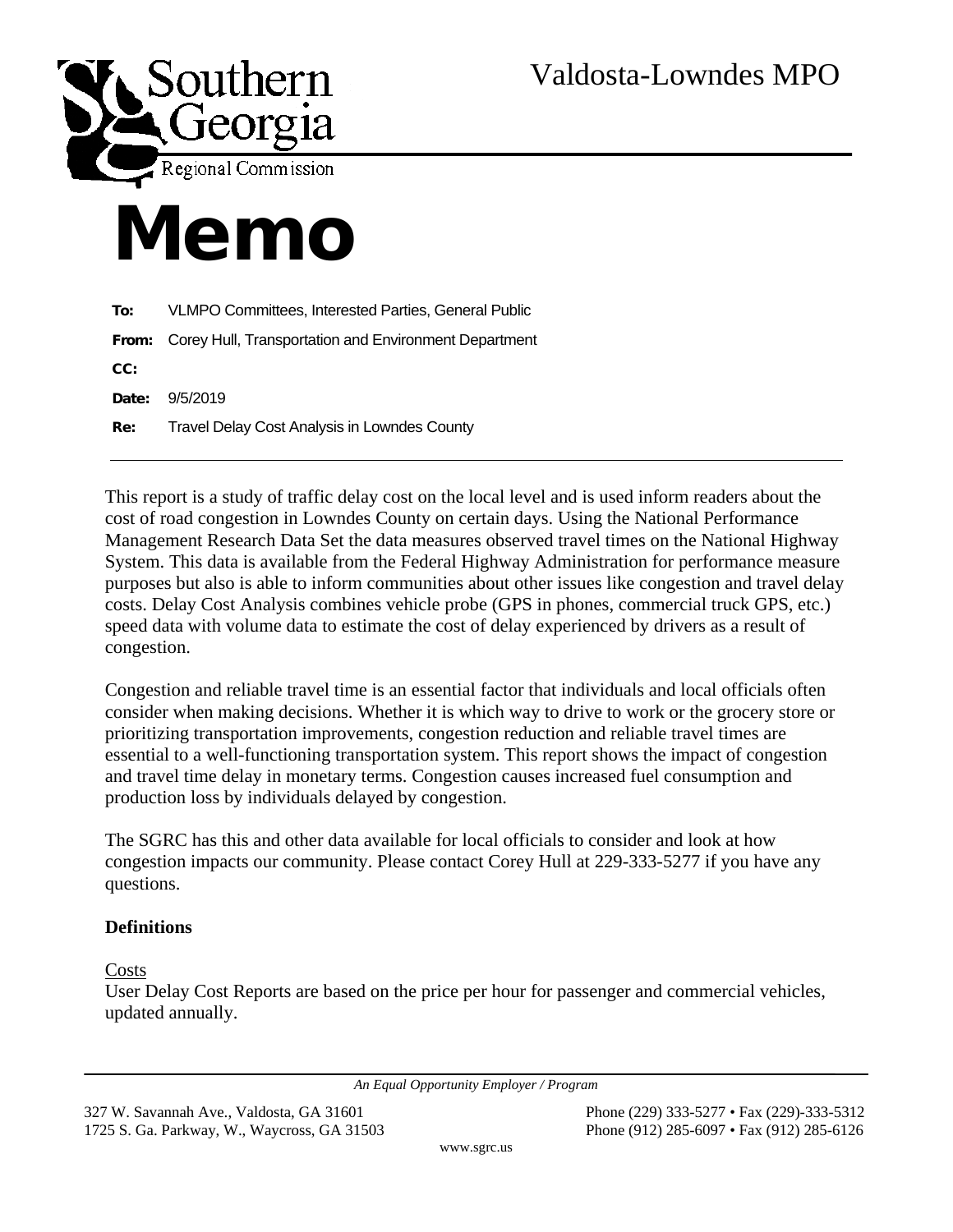## Calculating Cost with Vehicle Miles Traveled (VMT)

Delay per user can be calculated with VMT metrics by multiplying a per user VMT rate by the delay per VMT metric.

#### Delay Cost/Cost of Congestion:

The cost associated with traffic with the lack of a mechanism to efficiently manage the use of capacity. The delay cost is found by multiplying the delay for the hour by the value of a person's time by the vehicle occupancy.

#### Vehicle Miles Traveled:

The units of transportation measurement describing the unit of measurement used to measure the quantity and traffic

## Holidays and Special Weekdays:

Generally, any recognized government holiday, as well as Mondays, Fridays, weekends, or another day when regular traffic flow is anticipated to be abnormal. A special weekday is any non-holiday, weekday where traffic is expected to be abnormal (ex: local Spring Break). The holidays and special weekdays that were chosen were the following

- January 1, 2018 (New Year's Day)
- April 5, 2018 (Spring Break Day)
- September 3, 2018 (Labor Day)
- November 22, 2018 (Thanksgiving)
- December 25, 2018 (Christmas)

## Normal Weekday:

Any Tuesday, Wednesday or Thursday, when traffic is expected to be 'normal.' For this report, the regular days that we chose were the following:

- January 25, 2018
- June 14, 2018
- November 13, 2018



Total travel delay cost for the three regular days was the following:

• The total travel delay cost on January 25, 2018, was \$110,989 or \$0.05 per VMT. Costs were the highest at 5 pm, totaling to \$10,551, which came to be \$0.06 per VMT.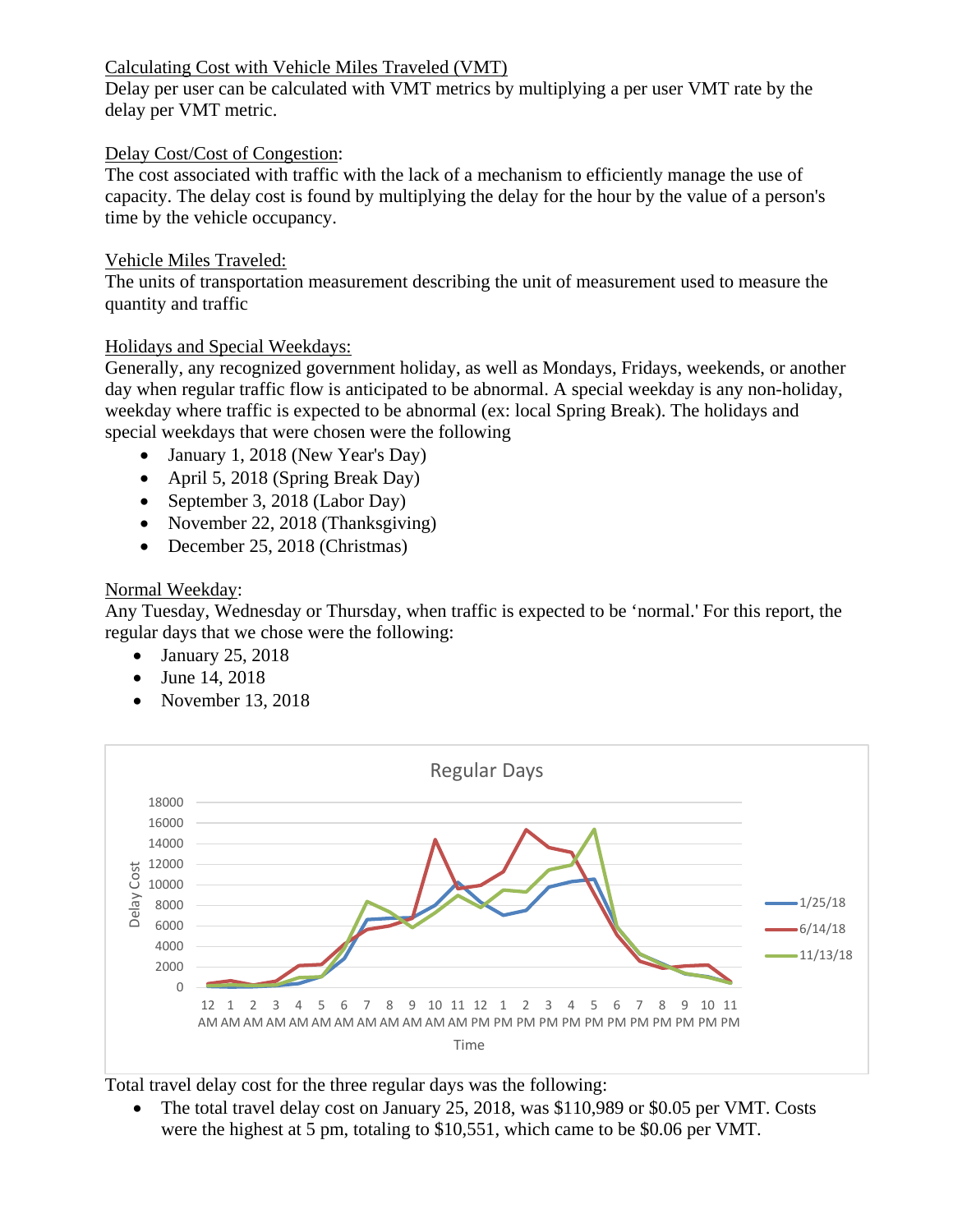- The total travel delay cost on June 14, 2018, was \$139,918 or \$0.04 per VMT. Costs were the highest at 5 pm, totaling to \$15,357, which came to be \$0.08 per VMT.
- The total travel delay cost on November 13, 2018, was \$124,171 or \$0.04 per VMT. Costs were the highest at 5 pm, totaling to \$15,404, which came to be \$0.08 per VMT.



Total travel delay cost for January 1, 2018 (New Year's Day) is \$36,803 or \$0.02 per VMT. Costs were the highest at 3 pm, totaling to \$4,553, which came to be \$0.03 per VMT.



Total travel delay cost for April 5, 2018 (local Spring Break) is \$136,868 or \$0.05 per VMT. Costs were the highest at 7 pm, totaling to \$28,776, which came to be \$0.29 per VMT. Anecdotally, residents of Valdosta and Lowndes County comment on how much traffic delays is reduced when schools is not in session. This can be seen in the above chart especially during the morning and evening peak periods.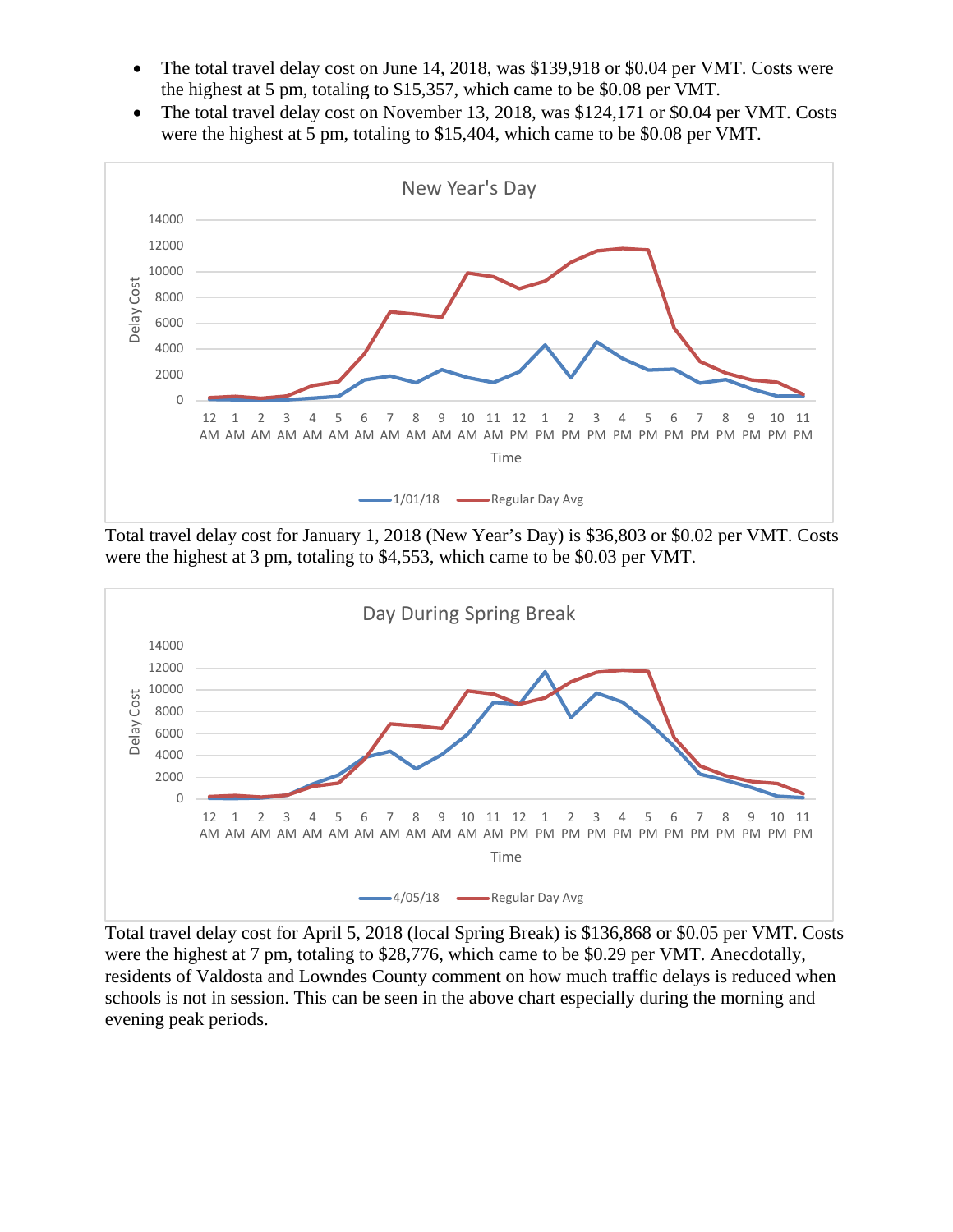

Total travel delay cost for September 3, 2018 (Labor Day) is \$46,633 or \$0.02 per VMT. Costs were the highest at 3 pm, totaling to \$5,457, which came to be \$0.03 per VMT.



Total travel delay cost for November 22, 2018 (Thanksgiving Day) is \$45,633 or \$0.02 per VMT. The cost was the highest at 3 pm totaling to \$5,457 which came to be \$0.03 per VMT